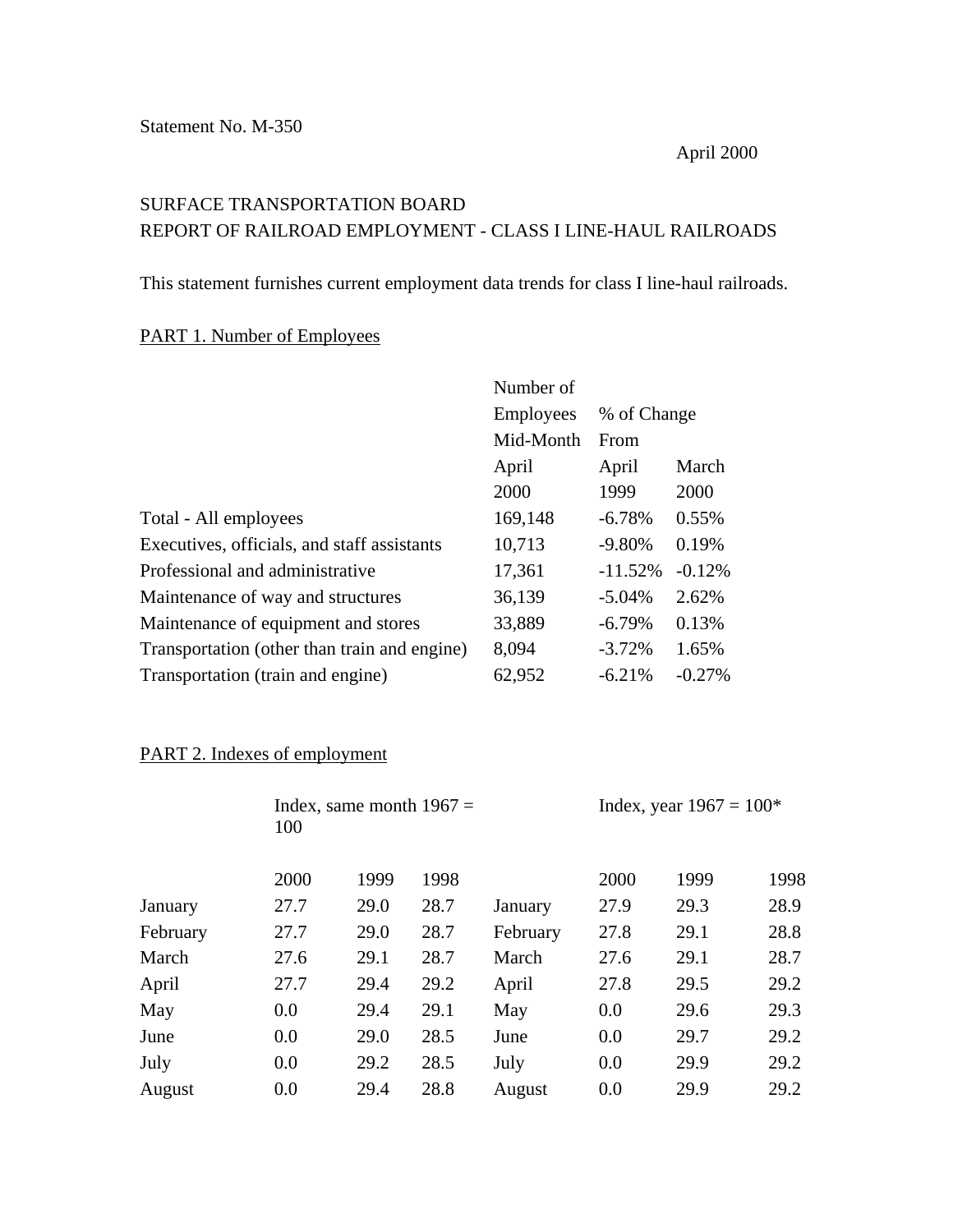| September | (0.0) | 30.3 | 29.4 | September 0.0 |       | 30.1 | 29.3 |
|-----------|-------|------|------|---------------|-------|------|------|
| October   | (0.0) | 30.6 | 30.0 | October       | (0.0) | 30.0 | 29.4 |
| November  | (0.0) | 30.3 | 30.1 | November 0.0  |       | 29.6 | 29.3 |
| December  | (0.0) | 30.5 | 30.2 | December      | (0.0) | 29.5 | 29.3 |

\* Average of 12 months,  $1967 = 100$ 

Source: Monthly Report of Number of Employees of Class I Railroads.

| <b>CARRIER</b> |              | L100   | L 200  | L 300  | L 400 L 500  |                    | L600   | TOTAL   |
|----------------|--------------|--------|--------|--------|--------------|--------------------|--------|---------|
| April 2000     |              |        |        |        |              |                    |        |         |
|                |              |        |        |        |              |                    |        |         |
| <b>BNSF</b>    | 130500 2,229 |        | 4,297  | 9,797  | 8,493        | 1,635              | 13,377 | 39,828  |
| <b>CSX</b>     | 121500       | 1,209  | 4,407  | 6,662  | 6,181        | 2,011              | 13,468 | 33,938  |
| <b>GTW</b>     | 114900       | 109    | 207    | 371    | 276          | 109                | 638    | 1,710   |
| CN/IC          | 124100 184   |        | 414    | 637    | 575          | 173                | 824    | 2,807   |
| <b>KCS</b>     | 134500 160   |        | 270    | 458    | 308          | 189                | 1,170  | 2,555   |
| <b>NS</b>      | 117100       | 1,792  | 3,768  | 6,769  | 6,576        | 2,316              | 12,809 | 34,030  |
| <b>SOO</b>     | 137700       | 127    | 426    | 651    | 480          | 198                | 958    | 2,840   |
| <b>UP</b>      | 139400       | 4,903  | 3,572  | 10,794 | 11,000 1,463 |                    | 19,708 | 51,440  |
|                |              |        |        |        |              |                    |        |         |
| <b>TOTAL</b>   |              | 10,713 | 17,361 | 36,139 | 33,889 8,094 |                    | 62,952 | 169,148 |
|                |              |        |        |        |              |                    |        |         |
| <b>NRPC</b>    | 103000       | 1,629  | 5,376  | 3,756  | 6,767        | 3,794              | 4,123  | 25,445  |
|                |              |        |        |        |              |                    |        |         |
|                |              |        |        |        |              |                    |        |         |
|                |              | April  | April  | March  |              | % Change           |        |         |
|                |              | 2000   | 1999   | 2000   |              | Year               | Month  |         |
|                |              |        |        |        |              |                    |        |         |
| L 100          |              | 10,713 | 11,877 | 10,693 |              | $-9.80%$           | 0.19%  |         |
| L 200          |              | 17,361 | 19,622 | 17,381 |              | $-11.52\% -0.12\%$ |        |         |
| L 300          |              | 36,139 | 38,059 | 35,216 |              | $-5.04%$           | 2.62%  |         |
| L 400          |              | 33,889 | 36,357 | 33,846 |              | $-6.79%$           | 0.13%  |         |

L500 8,094 8,407 7,963 -3.72% 1.65%